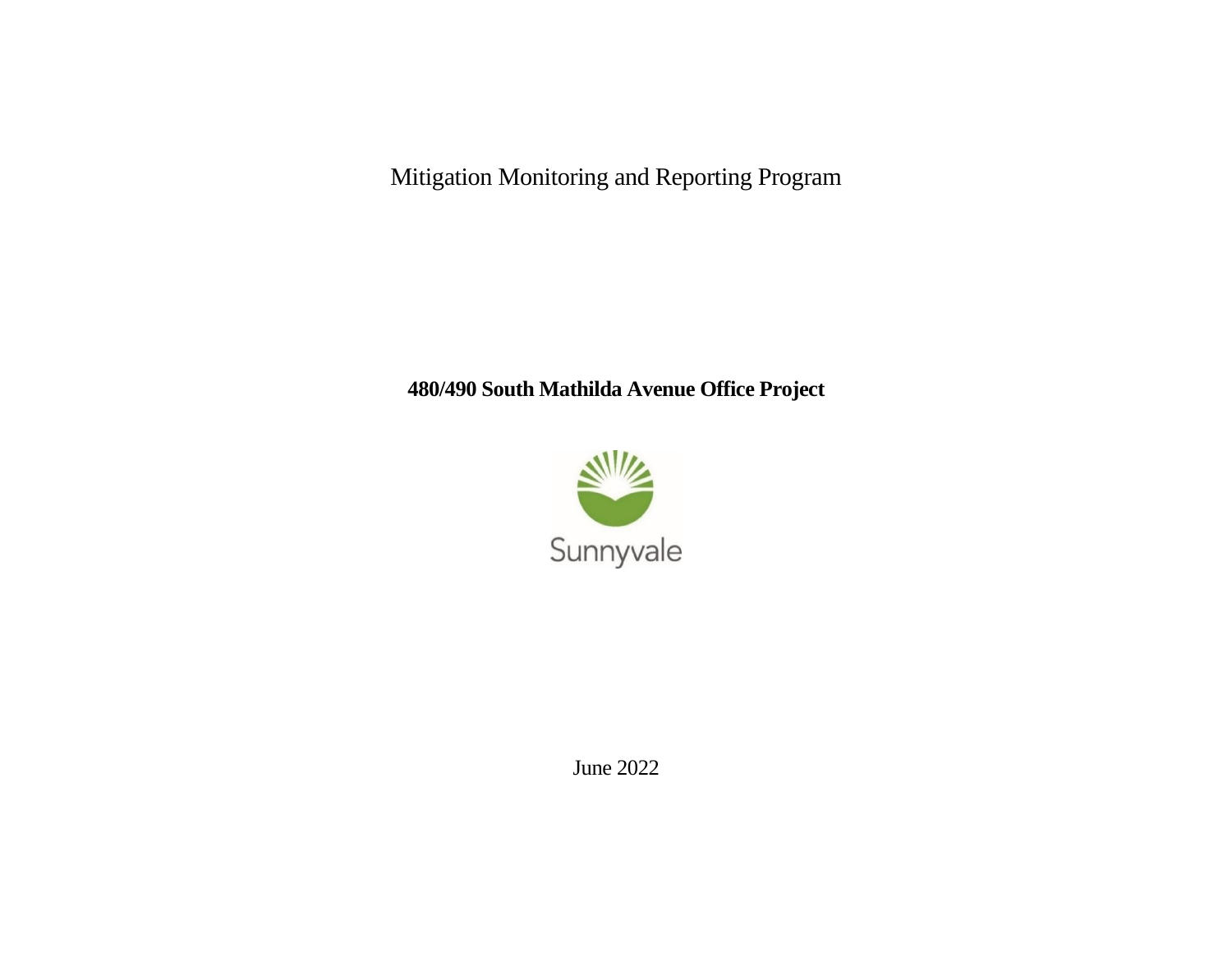## **P R E F A C E**

Section 21081.6 of the California Environmental Quality Act (CEQA) requires a Lead Agency to adopt a Mitigation Monitoring and Reporting Program (MMRP) whenever it approves a project for which measures have been required to mitigate or avoid significant effects on the environment. The purpose of the monitoring and reporting program is to ensure compliance with the mitigation measures during project implementation.

The project proposes to demolish the existing improvements on-site and construct an approximately 127,886 square-foot, four-story office building over two levels of below ground parking. This document contains the MMRP and identifies mitigation measures for the proposed project.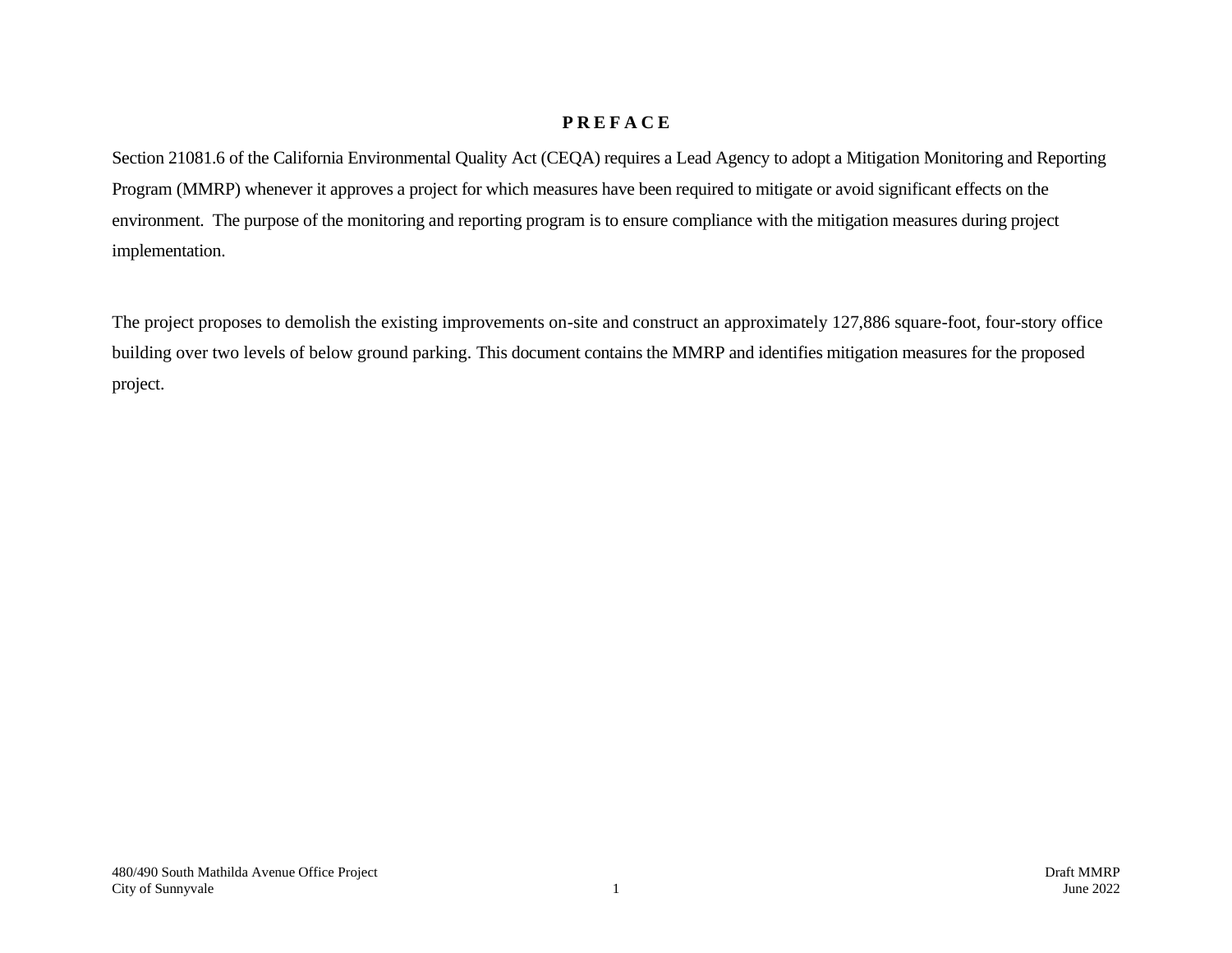## **MITIGATION MONITORING AND REPORTING PROGRAM**

| <b>Mitigation Monitoring and Reporting Program</b><br>480/490 South Mathilda Avenue Office Project<br>File #'s 2021-7280 and 2021-7281                                                                                                                           |                                                                                                                                                                                                                                                                                                                                                                                                                                                                                                                                                                                                                                                                                                                                                                                                                                                                                                                                                                                                                                                                                                                                                                                                                                                                                                                |                                                                                                                                                                                                                                                                                                                                                                                                                                                                                                 |                                                                                                                                                                                                                                       |                                      |
|------------------------------------------------------------------------------------------------------------------------------------------------------------------------------------------------------------------------------------------------------------------|----------------------------------------------------------------------------------------------------------------------------------------------------------------------------------------------------------------------------------------------------------------------------------------------------------------------------------------------------------------------------------------------------------------------------------------------------------------------------------------------------------------------------------------------------------------------------------------------------------------------------------------------------------------------------------------------------------------------------------------------------------------------------------------------------------------------------------------------------------------------------------------------------------------------------------------------------------------------------------------------------------------------------------------------------------------------------------------------------------------------------------------------------------------------------------------------------------------------------------------------------------------------------------------------------------------|-------------------------------------------------------------------------------------------------------------------------------------------------------------------------------------------------------------------------------------------------------------------------------------------------------------------------------------------------------------------------------------------------------------------------------------------------------------------------------------------------|---------------------------------------------------------------------------------------------------------------------------------------------------------------------------------------------------------------------------------------|--------------------------------------|
| <b>Impact</b>                                                                                                                                                                                                                                                    | <b>Mitigation Measure(s)</b>                                                                                                                                                                                                                                                                                                                                                                                                                                                                                                                                                                                                                                                                                                                                                                                                                                                                                                                                                                                                                                                                                                                                                                                                                                                                                   | <b>Timeframe and</b><br><b>Responsibility for</b><br>Implementation                                                                                                                                                                                                                                                                                                                                                                                                                             | <b>Method</b> of<br>Compliance                                                                                                                                                                                                        | Oversight of<br>Implementation       |
|                                                                                                                                                                                                                                                                  | <b>AIR QUALITY</b>                                                                                                                                                                                                                                                                                                                                                                                                                                                                                                                                                                                                                                                                                                                                                                                                                                                                                                                                                                                                                                                                                                                                                                                                                                                                                             |                                                                                                                                                                                                                                                                                                                                                                                                                                                                                                 |                                                                                                                                                                                                                                       |                                      |
| Impact AQ-1: The<br>project would not<br>conflict with or obstruct<br>implementation of the<br>applicable air quality<br>plan with mitigation<br>incorporated.<br><b>Less than Significant</b><br><b>Impact with</b><br><b>Mitigation</b><br><b>Incorporated</b> | MM AQ-1.1: The project shall implement the below<br>BAAQMD-recommended BMPs to control dust, particulate<br>matter, and diesel emissions during construction. This list<br>of measures shall be incorporated into the approved<br>building plan set.<br>1. All exposed surfaces (e.g., parking areas, staging<br>areas, soil piles, graded areas, and unpaved access<br>roads) shall be watered two times per day.<br>All haul trucks transporting soil, sand, or other<br>2.<br>loose material off-site shall be covered.<br>All visible mud or dirt track-out onto adjacent<br>3.<br>public roads shall be removed using wet power<br>vacuum street sweepers at least once per day. The<br>use of dry power sweeping is prohibited.<br>All vehicle speeds on unpaved roads shall be<br>4.<br>limited to 15 miles per hour (mph).<br>All roadways, driveways, and sidewalks to be<br>5 <sub>1</sub><br>paved shall be completed as soon as possible.<br>Building pads shall be laid as soon as possible<br>after grading unless seeding or soil binders are<br>used.<br>Idling times shall be minimized either by shutting<br>6.<br>equipment off when not in use or reducing the<br>maximum idling time to two minutes. Clear<br>signage shall be provided for construction workers<br>at all access points. | Prior to issuance of<br>demolition and<br>grading permits,<br>applicant is<br>responsible for<br>incorporating the<br>measures to control<br>dust, particulate<br>matter, and diesel<br>emissions included<br>in this mitigation<br>measure into<br>building plan set.<br>The City is<br>responsible for<br>reviewing the<br>building plan set for<br>compliance.<br>During construction,<br>applicant and its<br>contractors are<br>responsible for<br>implementing the<br>measures identified | All measures to control<br>dust, particulate matter,<br>and diesel emissions<br>during construction<br>listed in this mitigation<br>measure shall be<br>printed on all<br>construction<br>documents, contracts,<br>and project plans. | Community<br>Development<br>Director |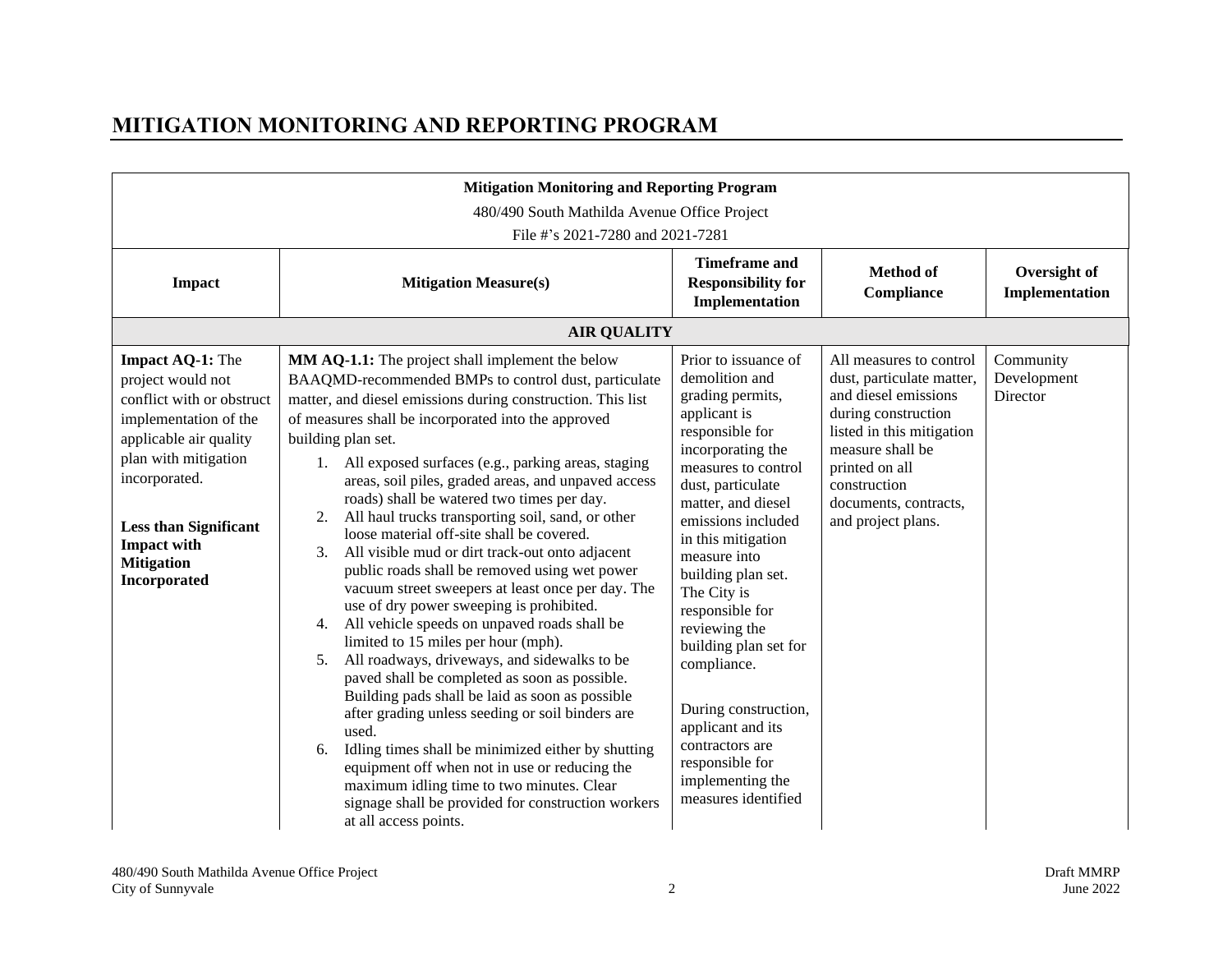| <b>Mitigation Monitoring and Reporting Program</b>                                                                                                                                                                                               |                                                                                                                                                                                                                                                                                                                                                                                                                                                                                                                                                                                                                                                                                                                                                                                                                                                                                                                       |                                                                                                                                                                                                                                                                                                                                                                           |                                                                                                                                                                                                                                       |                                      |  |  |
|--------------------------------------------------------------------------------------------------------------------------------------------------------------------------------------------------------------------------------------------------|-----------------------------------------------------------------------------------------------------------------------------------------------------------------------------------------------------------------------------------------------------------------------------------------------------------------------------------------------------------------------------------------------------------------------------------------------------------------------------------------------------------------------------------------------------------------------------------------------------------------------------------------------------------------------------------------------------------------------------------------------------------------------------------------------------------------------------------------------------------------------------------------------------------------------|---------------------------------------------------------------------------------------------------------------------------------------------------------------------------------------------------------------------------------------------------------------------------------------------------------------------------------------------------------------------------|---------------------------------------------------------------------------------------------------------------------------------------------------------------------------------------------------------------------------------------|--------------------------------------|--|--|
|                                                                                                                                                                                                                                                  | 480/490 South Mathilda Avenue Office Project<br>File #'s 2021-7280 and 2021-7281                                                                                                                                                                                                                                                                                                                                                                                                                                                                                                                                                                                                                                                                                                                                                                                                                                      |                                                                                                                                                                                                                                                                                                                                                                           |                                                                                                                                                                                                                                       |                                      |  |  |
| <b>Impact</b>                                                                                                                                                                                                                                    | <b>Mitigation Measure(s)</b>                                                                                                                                                                                                                                                                                                                                                                                                                                                                                                                                                                                                                                                                                                                                                                                                                                                                                          | <b>Timeframe and</b><br><b>Responsibility for</b><br>Implementation                                                                                                                                                                                                                                                                                                       | Method of<br>Compliance                                                                                                                                                                                                               | Oversight of<br>Implementation       |  |  |
|                                                                                                                                                                                                                                                  | 7. All construction equipment shall be maintained<br>and properly tuned in accordance with<br>manufacturer's specifications. All equipment shall<br>be checked by a certified mechanic and<br>determined to be running in proper condition prior<br>to operation.<br>Post a publicly visible sign with the telephone<br>8.<br>number and person to contact at the City regarding<br>dust complaints. This person shall respond and<br>take corrective action within 48 hours.<br>BAAQMD's phone number shall also be visible to<br>ensure compliance with applicable regulations.                                                                                                                                                                                                                                                                                                                                     | in the mitigation<br>measure.                                                                                                                                                                                                                                                                                                                                             |                                                                                                                                                                                                                                       |                                      |  |  |
| Impact AQ-3: The<br>project would not<br>expose sensitive<br>receptors to substantial<br>pollutant concentrations<br>with mitigation<br>incorporated.<br><b>Less than Significant</b><br><b>Impact with</b><br><b>Mitigation</b><br>Incorporated | MM AQ-3.1: The project shall implement the below<br>measures to control diesel particulate matter emissions<br>during construction. This list of measures shall be<br>incorporated into the approved building plan set.<br>1. All construction equipment larger than 25<br>horsepower used at the site for more than two<br>continuous days or 20 hours total shall meet U.S.<br>EPA Tier 4 emission standards for NOx and PM, if<br>feasible, otherwise,<br>All construction equipment larger than 25<br>2.<br>horsepower used at the site for more than two<br>continuous days or 20 hours total shall meet U.S.<br>EPA emission standards for Tier 3 engines and<br>include particulate matter emissions control<br>equivalent to CARB Level 3 verifiable diesel<br>emission control devices that altogether achieve a<br>85 percent reduction in particulate matter exhaust;<br>alternatively (or in combination) | Prior to issuance of<br>demolition and<br>grading permits,<br>applicant is<br>responsible for<br>incorporating the<br>measures to control<br>diesel particulate<br>matter emissions<br>into building plan<br>set. The City is<br>responsible for<br>reviewing the<br>building plan set for<br>compliance.<br>During construction,<br>applicant and its<br>contractors are | All measures to control<br>dust, particulate matter,<br>and diesel emissions<br>during construction<br>listed in this mitigation<br>measure shall be<br>printed on all<br>construction<br>documents, contracts,<br>and project plans. | Community<br>Development<br>Director |  |  |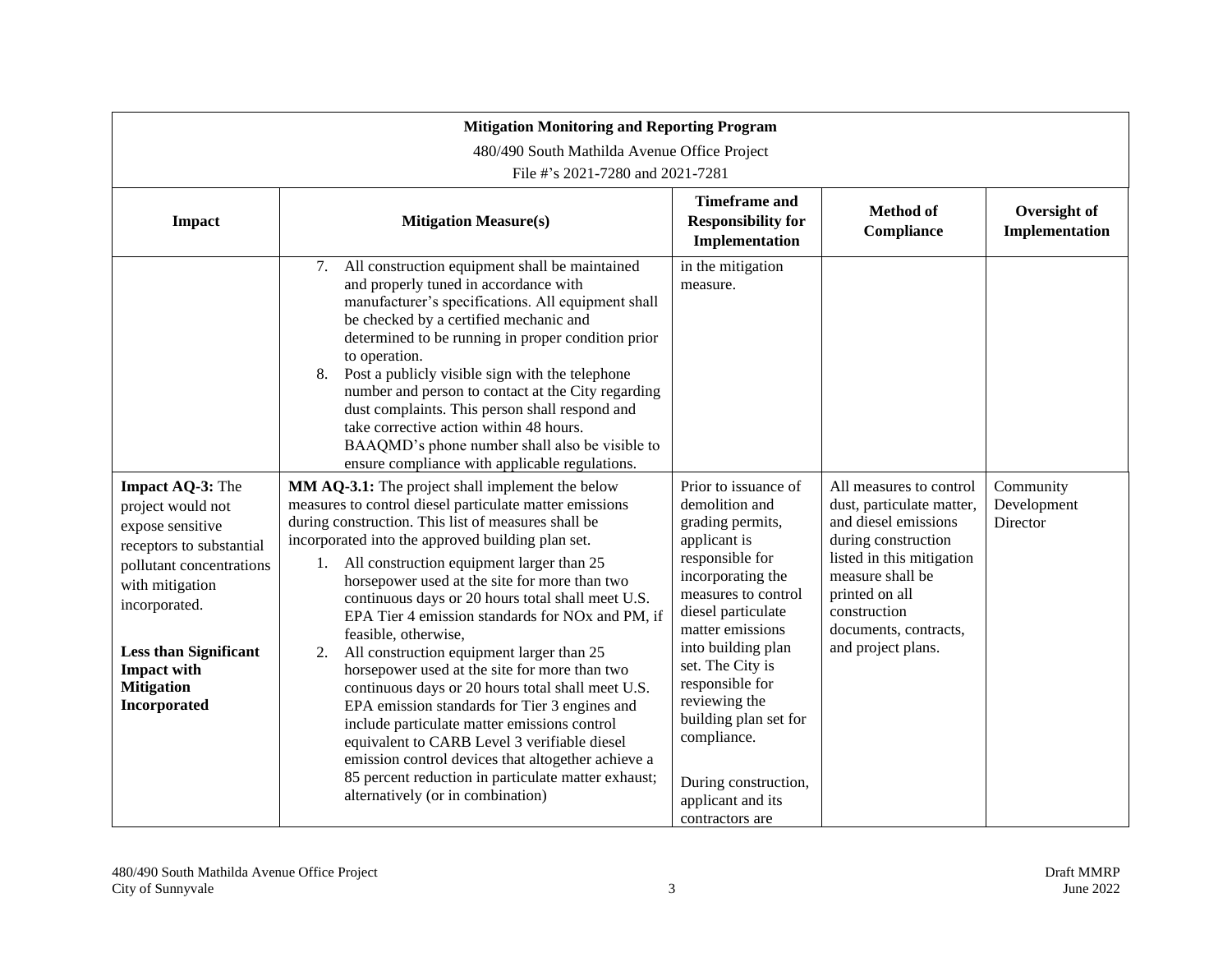| <b>Mitigation Monitoring and Reporting Program</b>                                                                                            |                                                                                                                                                                                                                                                                                                                                                                                                                                                                                                                                                                                                                                                                                                                                                                                                                                                                                                                                                                                                                                                                                                                                                                                                    |                                                                                                                                     |                                                                                                                      |                                      |  |
|-----------------------------------------------------------------------------------------------------------------------------------------------|----------------------------------------------------------------------------------------------------------------------------------------------------------------------------------------------------------------------------------------------------------------------------------------------------------------------------------------------------------------------------------------------------------------------------------------------------------------------------------------------------------------------------------------------------------------------------------------------------------------------------------------------------------------------------------------------------------------------------------------------------------------------------------------------------------------------------------------------------------------------------------------------------------------------------------------------------------------------------------------------------------------------------------------------------------------------------------------------------------------------------------------------------------------------------------------------------|-------------------------------------------------------------------------------------------------------------------------------------|----------------------------------------------------------------------------------------------------------------------|--------------------------------------|--|
|                                                                                                                                               | 480/490 South Mathilda Avenue Office Project                                                                                                                                                                                                                                                                                                                                                                                                                                                                                                                                                                                                                                                                                                                                                                                                                                                                                                                                                                                                                                                                                                                                                       |                                                                                                                                     |                                                                                                                      |                                      |  |
|                                                                                                                                               | File #'s 2021-7280 and 2021-7281                                                                                                                                                                                                                                                                                                                                                                                                                                                                                                                                                                                                                                                                                                                                                                                                                                                                                                                                                                                                                                                                                                                                                                   |                                                                                                                                     |                                                                                                                      |                                      |  |
| <b>Impact</b>                                                                                                                                 | <b>Mitigation Measure(s)</b>                                                                                                                                                                                                                                                                                                                                                                                                                                                                                                                                                                                                                                                                                                                                                                                                                                                                                                                                                                                                                                                                                                                                                                       | <b>Timeframe</b> and<br><b>Responsibility for</b><br>Implementation                                                                 | <b>Method</b> of<br>Compliance                                                                                       | Oversight of<br>Implementation       |  |
|                                                                                                                                               | Use of alternatively-fueled equipment with lower<br>3.<br>NO <sub>x</sub> emissions that meet the NO <sub>x</sub> and PM<br>reduction requirements above.<br>Diesel engines, whether for off-road equipment or<br>4.<br>on-road vehicles, shall not be left idling for more<br>than two minutes, except as provided in exceptions<br>to the applicable state regulations (e.g., traffic<br>conditions, safe operating conditions). The<br>construction sites shall have posted legible and<br>visible signs in designated queuing areas and at the<br>construction site to clearly notify operators of<br>idling limit.<br>All on-road heavy-duty diesel trucks with a gross<br>5.<br>vehicle weight rating of 33,000 pounds or greater<br>(EMFAC Category HDDT) used at the project site<br>(such as haul trucks, water trucks, dump trucks,<br>and concrete trucks) shall be model year 2010 or<br>newer.<br>Provide line power to the site during the early<br>6.<br>phases of construction to minimize the use of<br>diesel-powered stationary equipment, such as<br>generators.<br>Enforce idling limit of two minutes unless subject<br>7.<br>to State law exemptions (e.g., safety issues). | responsible for<br>implementing the<br>diesel particulate<br>matter control<br>measures identified<br>in the mitigation<br>measure. |                                                                                                                      |                                      |  |
|                                                                                                                                               | <b>BIOLOGICAL RESOURCES</b>                                                                                                                                                                                                                                                                                                                                                                                                                                                                                                                                                                                                                                                                                                                                                                                                                                                                                                                                                                                                                                                                                                                                                                        |                                                                                                                                     |                                                                                                                      |                                      |  |
| <b>Impact BIO-1:</b> The<br>project would not have<br>a substantial effect,<br>either directly or<br>through habitat<br>modifications, on any | MM BIO-1.1: When possible, construction shall be<br>scheduled to avoid the nesting season to the extent feasible.<br>The nesting season for most birds, including most raptors,<br>in the San Francisco Bay area extends from February 1<br>through August 31.                                                                                                                                                                                                                                                                                                                                                                                                                                                                                                                                                                                                                                                                                                                                                                                                                                                                                                                                     | Applicant is<br>responsible for<br>ensuring<br>construction<br>activities avoid the                                                 | All mitigation<br>measures shall be<br>printed on all<br>construction<br>documents, contracts,<br>and project plans. | Community<br>Development<br>Director |  |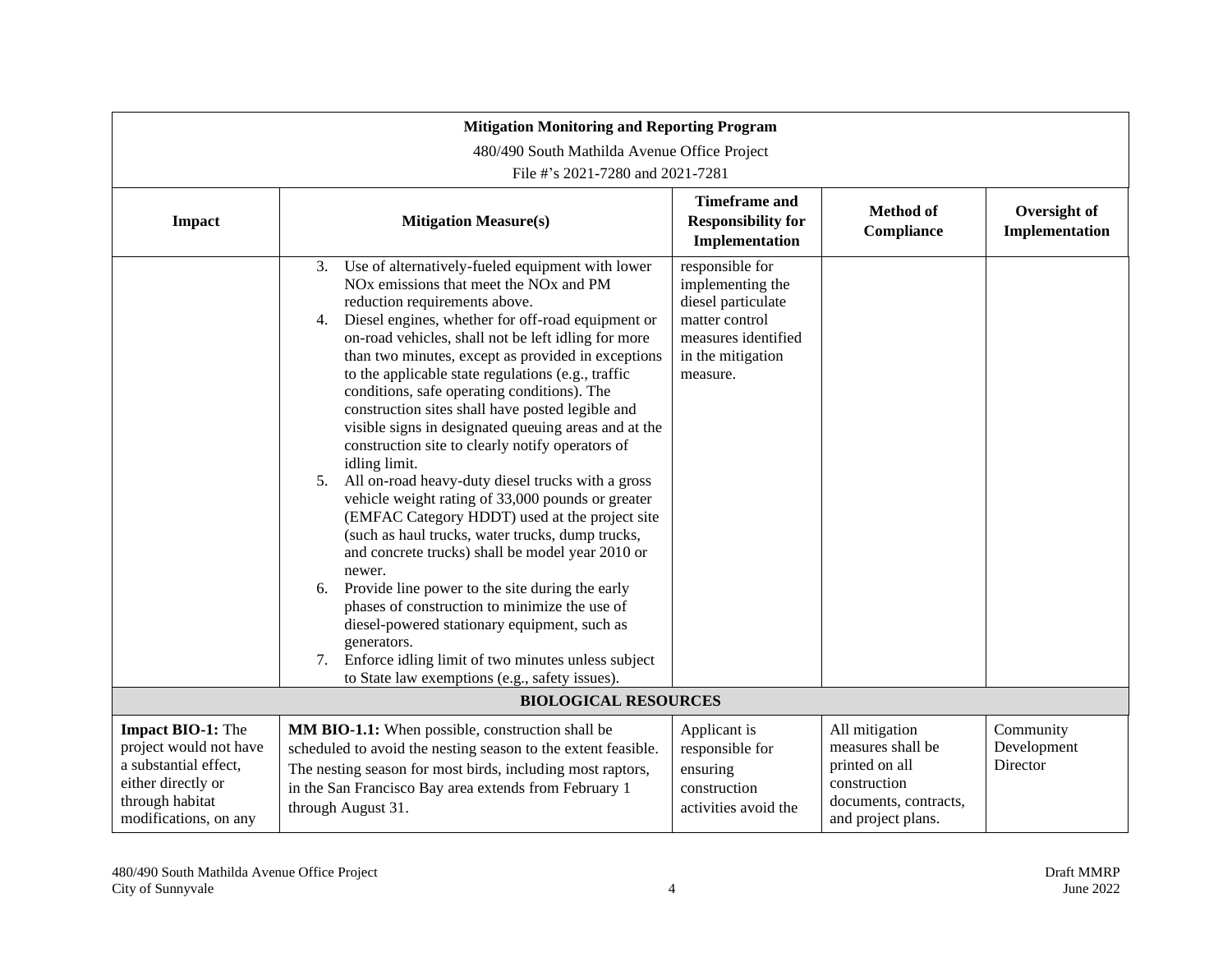| <b>Mitigation Monitoring and Reporting Program</b><br>480/490 South Mathilda Avenue Office Project<br>File #'s 2021-7280 and 2021-7281                                                                                                                                                                                              |                                                                                                                                                                                                                                                                                                                                                                                                                                                                                                                                                                                                                                                                                                                                                                                                                                                                                                                                                                                                                                                                                                                                                                                                                                                                                                                                                                                                                                                    |                                                                                                                                                                                                                                                                                                                                                                                                                                                                                                                                                                |                                                                                                                                    |                                |
|-------------------------------------------------------------------------------------------------------------------------------------------------------------------------------------------------------------------------------------------------------------------------------------------------------------------------------------|----------------------------------------------------------------------------------------------------------------------------------------------------------------------------------------------------------------------------------------------------------------------------------------------------------------------------------------------------------------------------------------------------------------------------------------------------------------------------------------------------------------------------------------------------------------------------------------------------------------------------------------------------------------------------------------------------------------------------------------------------------------------------------------------------------------------------------------------------------------------------------------------------------------------------------------------------------------------------------------------------------------------------------------------------------------------------------------------------------------------------------------------------------------------------------------------------------------------------------------------------------------------------------------------------------------------------------------------------------------------------------------------------------------------------------------------------|----------------------------------------------------------------------------------------------------------------------------------------------------------------------------------------------------------------------------------------------------------------------------------------------------------------------------------------------------------------------------------------------------------------------------------------------------------------------------------------------------------------------------------------------------------------|------------------------------------------------------------------------------------------------------------------------------------|--------------------------------|
| Impact                                                                                                                                                                                                                                                                                                                              | <b>Mitigation Measure(s)</b>                                                                                                                                                                                                                                                                                                                                                                                                                                                                                                                                                                                                                                                                                                                                                                                                                                                                                                                                                                                                                                                                                                                                                                                                                                                                                                                                                                                                                       | <b>Timeframe and</b><br><b>Responsibility for</b><br>Implementation                                                                                                                                                                                                                                                                                                                                                                                                                                                                                            | <b>Method of</b><br>Compliance                                                                                                     | Oversight of<br>Implementation |
| special status species<br>identified as a<br>candidate, sensitive, or<br>special status species in<br>local or regional plans,<br>policies, or regulations,<br>or by the CDFW or<br><b>USFWS</b> with<br>mitigation incorporated.<br><b>Less than Significant</b><br><b>Impact with</b><br><b>Mitigation</b><br><b>Incorporated</b> | If it is not possible to schedule construction and tree<br>removal between September and January, then pre-<br>construction surveys for nesting birds shall be completed by<br>a qualified ornithologist to ensure that no nests shall be<br>disturbed during project implementation. This survey shall<br>be completed no more than 14 days prior to the initiation of<br>grading, tree removal, or other demolition or construction<br>activities during the early part of the breeding season<br>(February through April) and no more than 30 days prior to<br>the initiation of these activities during the late part of the<br>breeding season (May through August).<br>During this survey, the ornithologist shall inspect all trees<br>and other possible nesting habitats within and immediately<br>adjacent to the construction area for nests. If an active nest<br>is found sufficiently close to work areas to be disturbed by<br>construction, the ornithologist, in consultation with CDFW,<br>shall determine the extent of a construction-free buffer zone<br>to be established around the nest to ensure that nests of bird<br>species protected by the MBTA or Fish and Game code<br>shall not be disturbed during project construction.<br>A final report of nesting birds, including any protection<br>measures, shall be submitted to the Director of Community<br>Development prior to the start of grading or tree removal. | nesting season to the<br>extent feasible.<br>Applicant is<br>responsible for<br>ensuring pre-<br>construction surveys<br>are completed (as<br>described in<br>mitigation measure<br>MM BIO-1.1) if<br>construction and tree<br>removal occur<br>between September<br>and January. Any<br>construction buffer<br>zone must be<br>implemented and<br>maintained during<br>construction<br>activities.<br>Prior to the start of<br>grading or tree<br>removal, applicants<br>are responsible for<br>submitting a final<br>report of nesting<br>birds to the City. | A final report of<br>nesting birds, including<br>any protection<br>measures shall be<br>submitted by the<br>applicant to the City. |                                |
|                                                                                                                                                                                                                                                                                                                                     | <b>CULTURAL RESOURCES</b>                                                                                                                                                                                                                                                                                                                                                                                                                                                                                                                                                                                                                                                                                                                                                                                                                                                                                                                                                                                                                                                                                                                                                                                                                                                                                                                                                                                                                          |                                                                                                                                                                                                                                                                                                                                                                                                                                                                                                                                                                |                                                                                                                                    |                                |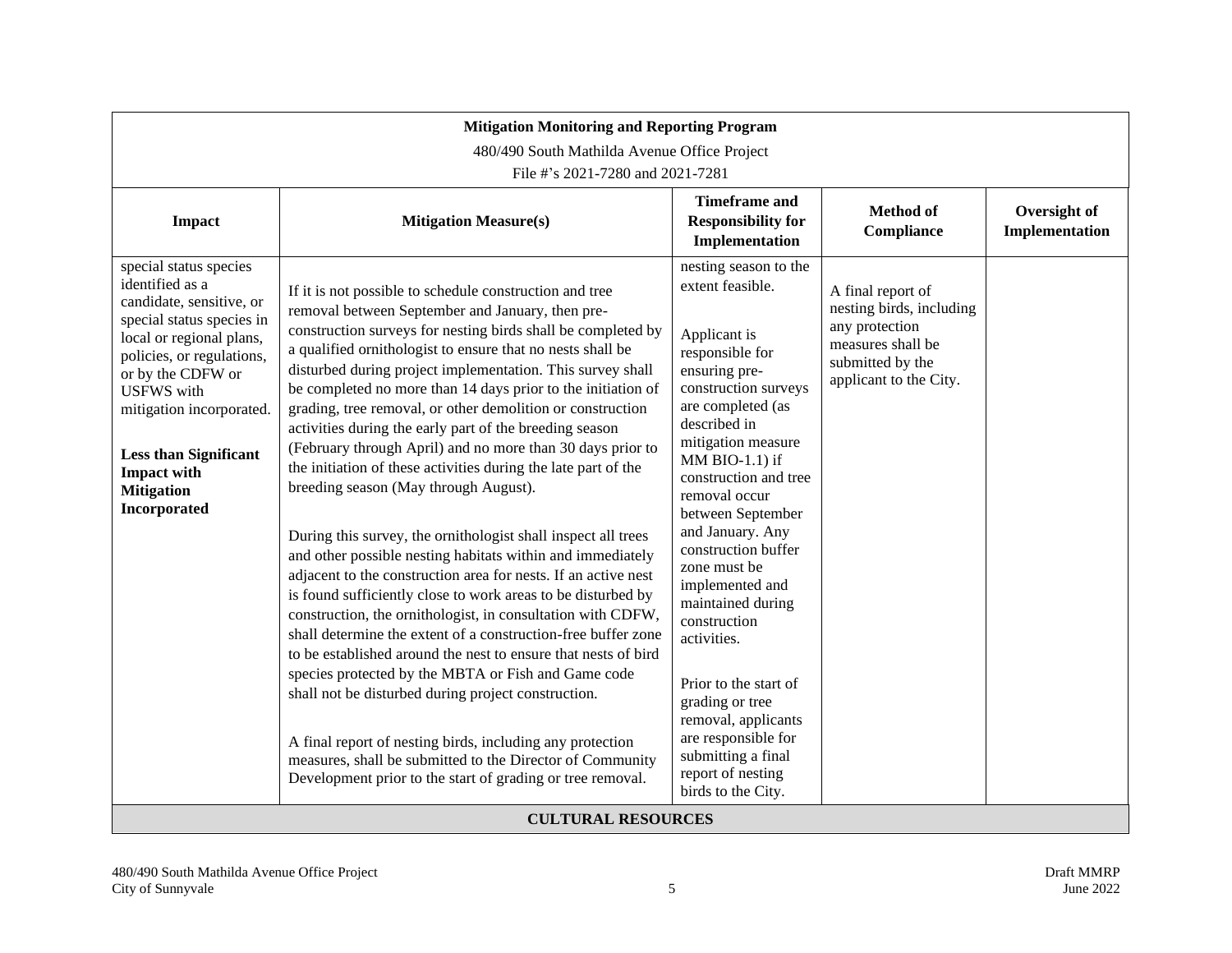|                                                                                                                                                                                                                                                                                                                                                                                                                     | <b>Mitigation Monitoring and Reporting Program</b><br>480/490 South Mathilda Avenue Office Project<br>File #'s 2021-7280 and 2021-7281                                                                                                                                                                                                                                                                                                                                                                                                                                                                                                                                                                                                                                                                                                                               |                                                                                                                                                                                                                                                       |                                                                                                                      |                                      |  |
|---------------------------------------------------------------------------------------------------------------------------------------------------------------------------------------------------------------------------------------------------------------------------------------------------------------------------------------------------------------------------------------------------------------------|----------------------------------------------------------------------------------------------------------------------------------------------------------------------------------------------------------------------------------------------------------------------------------------------------------------------------------------------------------------------------------------------------------------------------------------------------------------------------------------------------------------------------------------------------------------------------------------------------------------------------------------------------------------------------------------------------------------------------------------------------------------------------------------------------------------------------------------------------------------------|-------------------------------------------------------------------------------------------------------------------------------------------------------------------------------------------------------------------------------------------------------|----------------------------------------------------------------------------------------------------------------------|--------------------------------------|--|
| <b>Impact</b>                                                                                                                                                                                                                                                                                                                                                                                                       | <b>Mitigation Measure(s)</b>                                                                                                                                                                                                                                                                                                                                                                                                                                                                                                                                                                                                                                                                                                                                                                                                                                         | <b>Timeframe</b> and<br><b>Responsibility for</b><br>Implementation                                                                                                                                                                                   | <b>Method of</b><br>Compliance                                                                                       | Oversight of<br>Implementation       |  |
| Impact CR-2: The<br>project would not cause<br>a substantial change in<br>the significance of an<br>archaeological resource<br>pursuant to CEQA<br>Guidelines Section<br>1564.5 with mitigation<br>incorporated.<br><b>Less than Significant</b><br><b>Impact with</b><br><b>Mitigation</b><br>Incorporated                                                                                                         | MM CR-2.1: Prior to ground-disturbing activities, a<br>qualified archaeologist will provide cultural resources<br>training to all contractors and employees involved in<br>trenching and excavation. The training will inform<br>participants how to recognize archaeological artifacts and<br>deposits, and discuss their obligations under the law and the<br>project mitigation measures.                                                                                                                                                                                                                                                                                                                                                                                                                                                                         | Prior to ground-<br>disturbing activities,<br>applicant is<br>responsible for<br>having a qualified<br>archeologist provide<br>a cultural resources<br>training to all<br>contractors as<br>described in<br>mitigation measure<br>MM CR-2.1.          | All mitigation<br>measures shall be<br>printed on all<br>construction<br>documents, contracts,<br>and project plans. | Community<br>Development<br>Director |  |
| <b>Impact TCR-1:</b> The<br>project would not cause<br>a substantial adverse<br>change in the<br>significance of a tribal<br>cultural resource that is<br>listed or eligible for<br>listing in the California<br>Register of Historical<br>Resources, or in a local<br>register of historical<br>resources as defined in<br><b>Public Resources Code</b><br>Section $5020.1(k)$ with<br>mitigation<br>incorporated. | MM CR-2.2: A qualified archaeologist shall monitor the<br>demolition of the building foundations and any other below<br>surface disturbances, such as but not limited to, grading,<br>excavation, roadway improvements, and utility connections<br>and improvements. If any cultural resources are identified,<br>all activity in the vicinity of such resources shall stop until a<br>research design and treatment plan is prepared to address<br>those types of resources encountered and such plan is<br>approved by the City. Any cultural resources identified<br>shall be evaluated to determine if these resources would<br>qualify for the NRHP or CRHR. If no resources are found<br>during excavation work, the implementation of mitigation<br>measures MM CR-2.3 would ensure any resources<br>discovered during construction are adequately protected. | During demolition of<br>the building<br>foundations and any<br>other below surface<br>disturbances,<br>applicant is<br>responsible for<br>having a qualified<br>archaeologist and all<br>contractors<br>implement<br>mitigation measure<br>MM CR-2.2. | All mitigation<br>measures shall be<br>printed on all<br>construction<br>documents, contracts,<br>and project plans. | Community<br>Development<br>Director |  |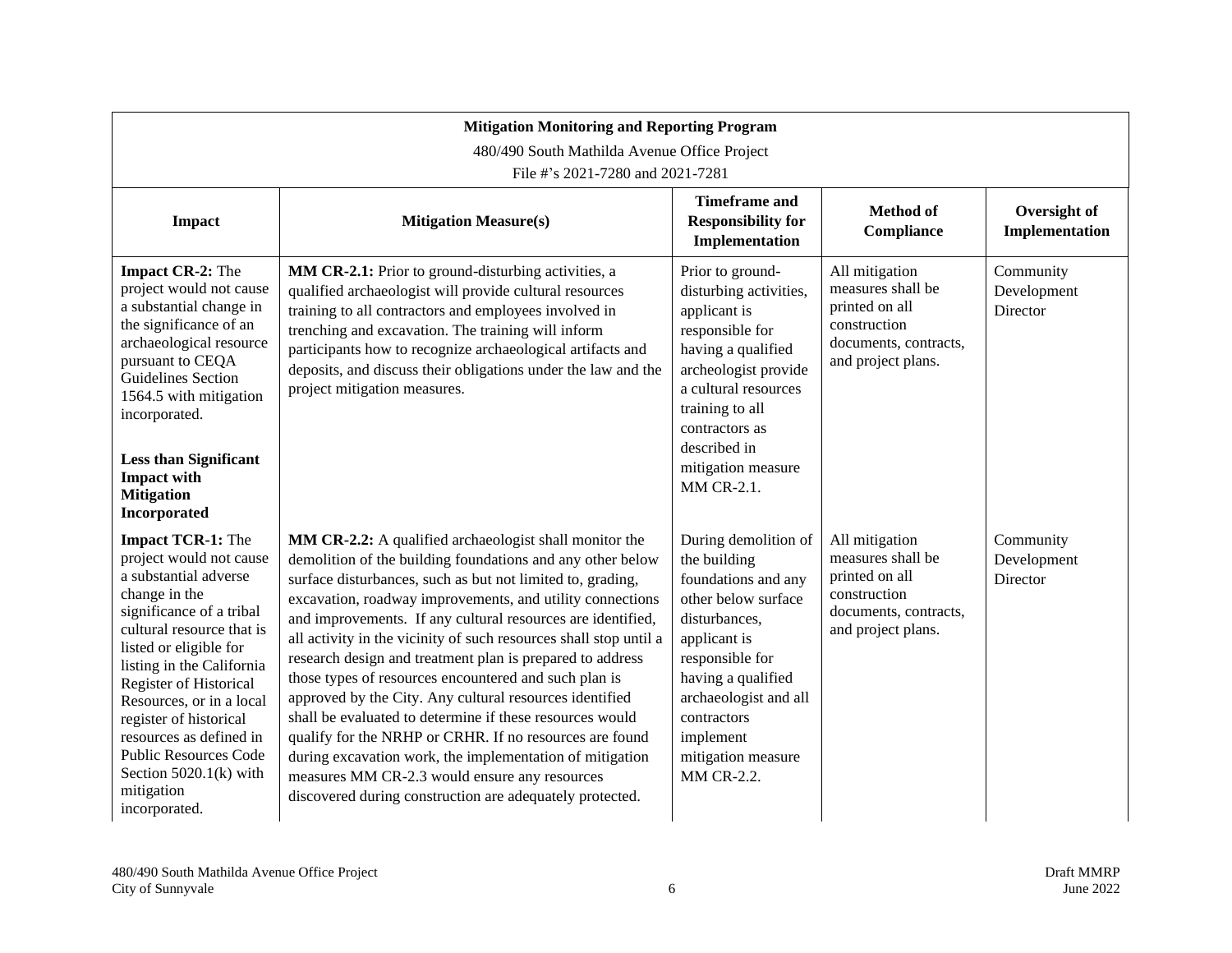| <b>Mitigation Monitoring and Reporting Program</b>                                                                                                                                                                                                                                                                                                                                                                                                                                                                                                                                                                  |                                                                                                                                                                                                                                                                                                                                                                                                                                                                                                                                                                                                                                                                                                                                                                                                                                              |                                                                                                                                                                                    |                                                                                                                      |                                      |
|---------------------------------------------------------------------------------------------------------------------------------------------------------------------------------------------------------------------------------------------------------------------------------------------------------------------------------------------------------------------------------------------------------------------------------------------------------------------------------------------------------------------------------------------------------------------------------------------------------------------|----------------------------------------------------------------------------------------------------------------------------------------------------------------------------------------------------------------------------------------------------------------------------------------------------------------------------------------------------------------------------------------------------------------------------------------------------------------------------------------------------------------------------------------------------------------------------------------------------------------------------------------------------------------------------------------------------------------------------------------------------------------------------------------------------------------------------------------------|------------------------------------------------------------------------------------------------------------------------------------------------------------------------------------|----------------------------------------------------------------------------------------------------------------------|--------------------------------------|
|                                                                                                                                                                                                                                                                                                                                                                                                                                                                                                                                                                                                                     | 480/490 South Mathilda Avenue Office Project                                                                                                                                                                                                                                                                                                                                                                                                                                                                                                                                                                                                                                                                                                                                                                                                 |                                                                                                                                                                                    |                                                                                                                      |                                      |
| File #'s 2021-7280 and 2021-7281                                                                                                                                                                                                                                                                                                                                                                                                                                                                                                                                                                                    |                                                                                                                                                                                                                                                                                                                                                                                                                                                                                                                                                                                                                                                                                                                                                                                                                                              |                                                                                                                                                                                    |                                                                                                                      |                                      |
| <b>Impact</b>                                                                                                                                                                                                                                                                                                                                                                                                                                                                                                                                                                                                       | <b>Mitigation Measure(s)</b>                                                                                                                                                                                                                                                                                                                                                                                                                                                                                                                                                                                                                                                                                                                                                                                                                 | <b>Timeframe and</b><br><b>Responsibility for</b><br>Implementation                                                                                                                | <b>Method</b> of<br>Compliance                                                                                       | Oversight of<br>Implementation       |
| <b>Less than Significant</b><br><b>Impact with</b><br><b>Mitigation</b><br>Incorporated<br><b>Impact TCR-2:</b> The<br>project would not cause<br>a substantial adverse<br>change in the<br>significance of a tribal<br>cultural resource that is<br>determined by the lead<br>agency, in its discretion<br>and supported by<br>substantial evidence, to<br>be significant pursuant<br>to criteria set forth in<br>subdivision (c) of<br><b>Public Resources Code</b><br>Section 5024.1 with<br>mitigation incorporated.<br><b>Less than Significant</b><br><b>Impact with</b><br><b>Mitigation</b><br>Incorporated | MM CR-2.3: In the event that buried, or previously<br>unrecognized archaeological deposits or materials of any<br>kind are inadvertently exposed during any construction<br>activity, all activity within a 50-foot radius of the find shall<br>be stopped until a qualified archaeologist can assess the<br>find and provide recommendations for further treatment, if<br>warranted. Preservation in place is the preferred treatment<br>of an archeological resource. When preservation in place of<br>an archeological resource is not feasible, data recovery, in<br>accord with a data recovery plan prepared and adopted by<br>the City, is the appropriate mitigation. Construction and<br>potential impacts to the area within a radius determined by<br>the archaeologist shall not recommence until the assessment<br>is complete. | If archaeological<br>deposits are found,<br>applicant and its<br>contractor are<br>responsible for<br>implementing<br>mitigation measure<br>MM CR-2.3 at the<br>time of discovery. | All mitigation<br>measures shall be<br>printed on all<br>construction<br>documents, contracts,<br>and project plans. | Community<br>Development<br>Director |
| <b>Impact CR-3: The</b><br>project would not<br>disturb any human                                                                                                                                                                                                                                                                                                                                                                                                                                                                                                                                                   | MM CR-3.1: In the event that human remains are<br>discovered during excavation and/or grading of the site, all<br>activity within a 50-foot radius of the find shall be stopped.                                                                                                                                                                                                                                                                                                                                                                                                                                                                                                                                                                                                                                                             | If human remains<br>are found, applicant<br>and its contractor are                                                                                                                 | All mitigation<br>measures shall be<br>printed on all                                                                | Community<br>Development<br>Director |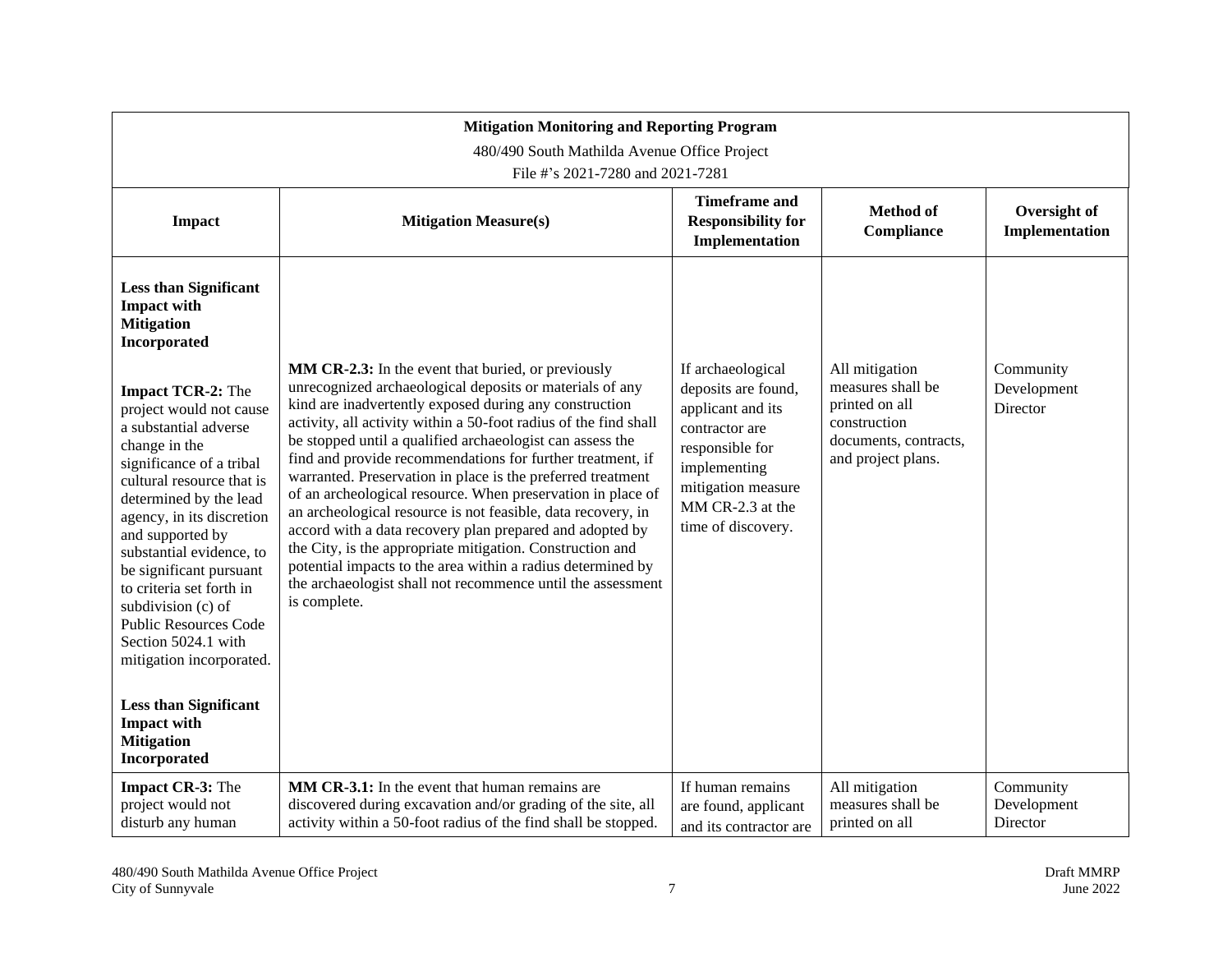| <b>Mitigation Monitoring and Reporting Program</b><br>480/490 South Mathilda Avenue Office Project<br>File #'s 2021-7280 and 2021-7281                                                                                                                                                     |                                                                                                                                                                                                                                                                                                                                                                                                                                                                                                                                                                                                                                                                                                                                                                                                                                                                                                                                                                                                                                                                                                                      |                                                                                                                                                                                                                      |                                                                                                                      |                                      |
|--------------------------------------------------------------------------------------------------------------------------------------------------------------------------------------------------------------------------------------------------------------------------------------------|----------------------------------------------------------------------------------------------------------------------------------------------------------------------------------------------------------------------------------------------------------------------------------------------------------------------------------------------------------------------------------------------------------------------------------------------------------------------------------------------------------------------------------------------------------------------------------------------------------------------------------------------------------------------------------------------------------------------------------------------------------------------------------------------------------------------------------------------------------------------------------------------------------------------------------------------------------------------------------------------------------------------------------------------------------------------------------------------------------------------|----------------------------------------------------------------------------------------------------------------------------------------------------------------------------------------------------------------------|----------------------------------------------------------------------------------------------------------------------|--------------------------------------|
| <b>Impact</b>                                                                                                                                                                                                                                                                              | <b>Mitigation Measure(s)</b>                                                                                                                                                                                                                                                                                                                                                                                                                                                                                                                                                                                                                                                                                                                                                                                                                                                                                                                                                                                                                                                                                         | <b>Timeframe and</b><br><b>Responsibility for</b><br>Implementation                                                                                                                                                  | <b>Method</b> of<br>Compliance                                                                                       | Oversight of<br>Implementation       |
| remains, including<br>those interred outside of<br>dedicated cemeteries<br>with mitigation<br>incorporated.<br><b>Less than Significant</b><br><b>Cumulative Impact</b><br>with Mitigation<br>Incorporated                                                                                 | The Santa Clara County Coroner shall be notified and shall<br>make a determination as to whether the remains are of<br>Native American origin or whether an investigation into the<br>cause of death is required. If the remains are determined to<br>be Native American, the Coroner shall notify the NAHC<br>immediately. Once NAHC identifies the most likely<br>descendants, the descendants shall make recommendations<br>regarding proper burial, which shall be implemented in<br>accordance with Section 15064.5 of the CEQA Guidelines.                                                                                                                                                                                                                                                                                                                                                                                                                                                                                                                                                                     | responsible for<br>implementing<br>mitigation measure<br>MM CR-3.1 at the<br>time of discovery.                                                                                                                      | construction<br>documents, contracts,<br>and project plans.                                                          |                                      |
|                                                                                                                                                                                                                                                                                            | <b>GEOLOGY AND SOILS</b>                                                                                                                                                                                                                                                                                                                                                                                                                                                                                                                                                                                                                                                                                                                                                                                                                                                                                                                                                                                                                                                                                             |                                                                                                                                                                                                                      |                                                                                                                      |                                      |
| Impact GEO-6: The<br>project would not<br>directly or indirectly<br>destroy a unique<br>paleontological<br>resource or site or<br>unique geological<br>feature with mitigation<br>incorporated.<br><b>Less than Significant</b><br><b>Impact with</b><br><b>Mitigation</b><br>Incorporated | MM GEO-6.1: Should a unique paleontological resource<br>or site or unique geological feature be identified at the<br>project site during any phase of construction, all ground<br>disturbing activities within 25 feet shall cease and the<br>Sunnyvale Community Development Director notified<br>immediately. A qualified paleontologist shall evaluate the<br>find and prescribe measures to preserve the find. Work may<br>proceed on other parts of the project site while measures to<br>preserve the paleontological resources or geologic features<br>are implemented. One such measure would be a buffer that<br>would be established by the qualified paleontologist. This<br>buffer would preserve the area immediately surrounding the<br>discovered resource while allowing work to happen beyond<br>the buffer. Upon completion of the paleontological<br>assessment, a report shall be submitted to the City and, if<br>paleontological materials are recovered, a paleontological<br>repository, such as the University of California Museum of<br>Paleontology shall also be submitted to the City. | If paleontological<br>resources or unique<br>geologic features are<br>found, applicant and<br>its contractor are<br>responsible for<br>implementing<br>mitigation measure<br>MM GEO-6.1 at the<br>time of discovery. | All mitigation<br>measures shall be<br>printed on all<br>construction<br>documents, contracts,<br>and project plans. | Community<br>Development<br>Director |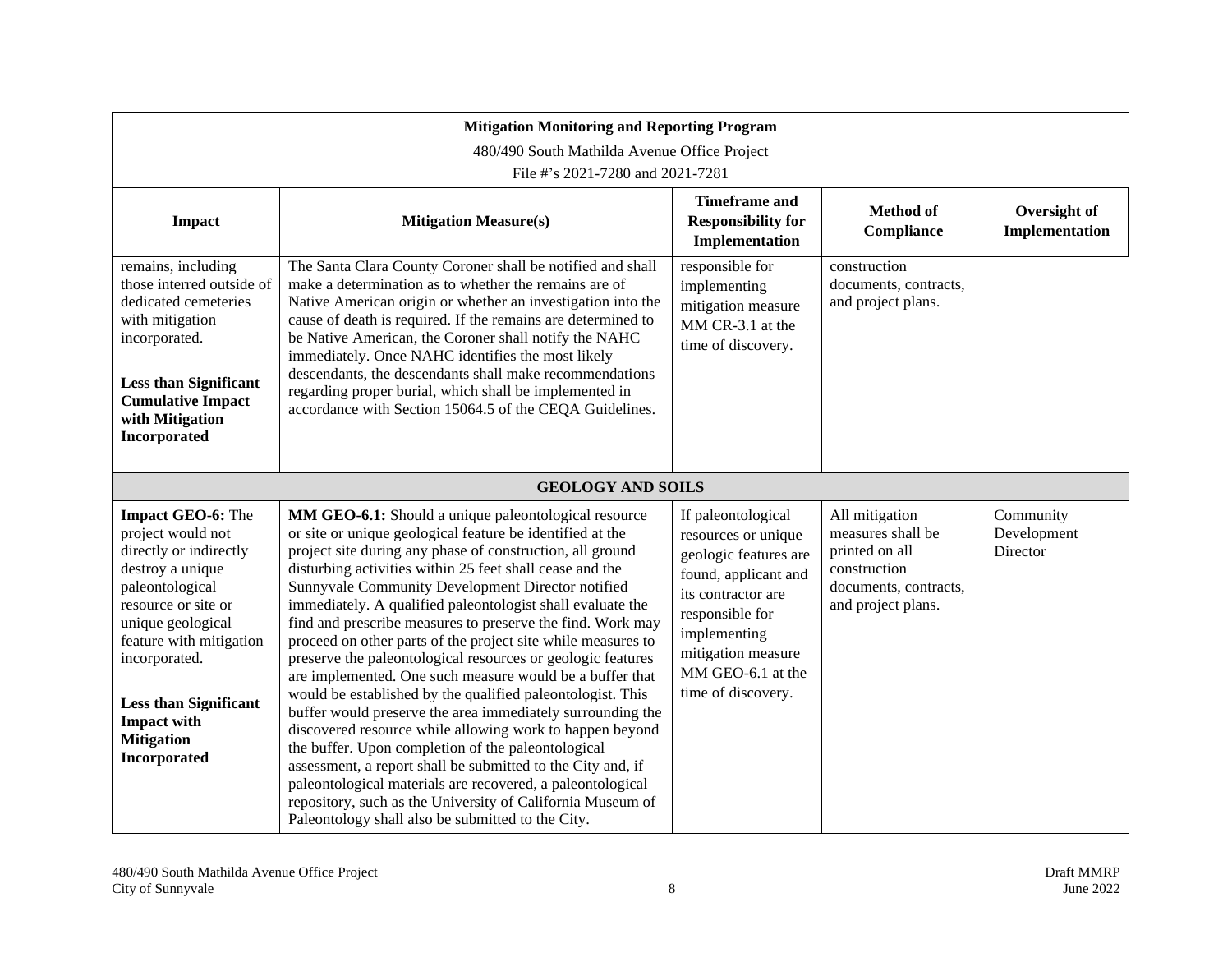| <b>Mitigation Monitoring and Reporting Program</b><br>480/490 South Mathilda Avenue Office Project<br>File #'s 2021-7280 and 2021-7281                                                                                                                                                                                               |                                                                                                                                                                                                                                                                                                                                                                                                                                                                                                                                                                                                                      |                                                                                                                                                                                                                                                                                                                              |                                                                                                                                                                                                                                                                                                     |                                      |
|--------------------------------------------------------------------------------------------------------------------------------------------------------------------------------------------------------------------------------------------------------------------------------------------------------------------------------------|----------------------------------------------------------------------------------------------------------------------------------------------------------------------------------------------------------------------------------------------------------------------------------------------------------------------------------------------------------------------------------------------------------------------------------------------------------------------------------------------------------------------------------------------------------------------------------------------------------------------|------------------------------------------------------------------------------------------------------------------------------------------------------------------------------------------------------------------------------------------------------------------------------------------------------------------------------|-----------------------------------------------------------------------------------------------------------------------------------------------------------------------------------------------------------------------------------------------------------------------------------------------------|--------------------------------------|
| <b>Impact</b>                                                                                                                                                                                                                                                                                                                        | <b>Mitigation Measure(s)</b>                                                                                                                                                                                                                                                                                                                                                                                                                                                                                                                                                                                         | <b>Timeframe and</b><br><b>Responsibility for</b><br>Implementation                                                                                                                                                                                                                                                          | <b>Method</b> of<br><b>Compliance</b>                                                                                                                                                                                                                                                               | Oversight of<br>Implementation       |
|                                                                                                                                                                                                                                                                                                                                      | HAZARDS AND HAZARDOUS MATERIALS                                                                                                                                                                                                                                                                                                                                                                                                                                                                                                                                                                                      |                                                                                                                                                                                                                                                                                                                              |                                                                                                                                                                                                                                                                                                     |                                      |
| <b>Impact HAZ-2:</b> The<br>project would not create<br>a significant hazard to<br>the public or the<br>environment through<br>reasonably foreseeable<br>upset or accident<br>conditions involving<br>the release of hazardous<br>materials into the<br>environment with<br>mitigation incorporated.<br><b>Less than Significant</b> | MM HAZ-2.1: A Site Management Plan (SMP) and Health<br>Safety Plan (HSP) shall be prepared and implemented for<br>construction-related earthwork activities under the proposed<br>project. The purpose of the SMP and HSP is to establish<br>appropriate management practices for handling impacted<br>soil or other materials that may potentially be encountered<br>during construction activities. The SMP shall provide the<br>protocols for accepting imported fill materials and protocols<br>for sampling of in-place soil to facilitate profiling of the soil<br>for appropriate off-site disposal or reuse. | Prior to<br>construction-related<br>earthwork activities,<br>applicant is<br>responsible for<br>submitting a Site<br>Management Plan<br>and Health and<br>Safety Plan to the<br>City for review. The<br>City is responsible<br>for reviewing the<br>Site Management<br>Plan and Health and<br>Safety Plan for<br>compliance. | The Site Management<br>Plan and Health and<br>Safety Plan shall be<br>prepared and include<br>the protocols for<br>accepting imported fill<br>materials and protocols<br>for sampling of in-<br>place soil to facilitate<br>profiling of the soil for<br>appropriate off-site<br>disposal or reuse. | Community<br>Development<br>Director |
| <b>Impact with</b><br><b>Mitigation</b><br>Incorporated                                                                                                                                                                                                                                                                              | To evaluate potential impacts associated with prior<br>agricultural use, the soil profiling shall include (but not be<br>limited to) the collection of shallow soil samples (upper<br>one-foot) and analyses for agricultural pesticide chemicals<br>(i.e., arsenic and chlorinated pesticides and herbicides).                                                                                                                                                                                                                                                                                                      | Prior to<br>construction-related<br>earthwork activities,<br>applicant and its<br>contractors are<br>responsible for<br>implementing a soil<br>sampling and testing<br>to evaluate the<br>impacts associated<br>with prior<br>agricultural uses as                                                                           | Documentation of soil<br>sampling and profiling.                                                                                                                                                                                                                                                    | Community<br>Development<br>Director |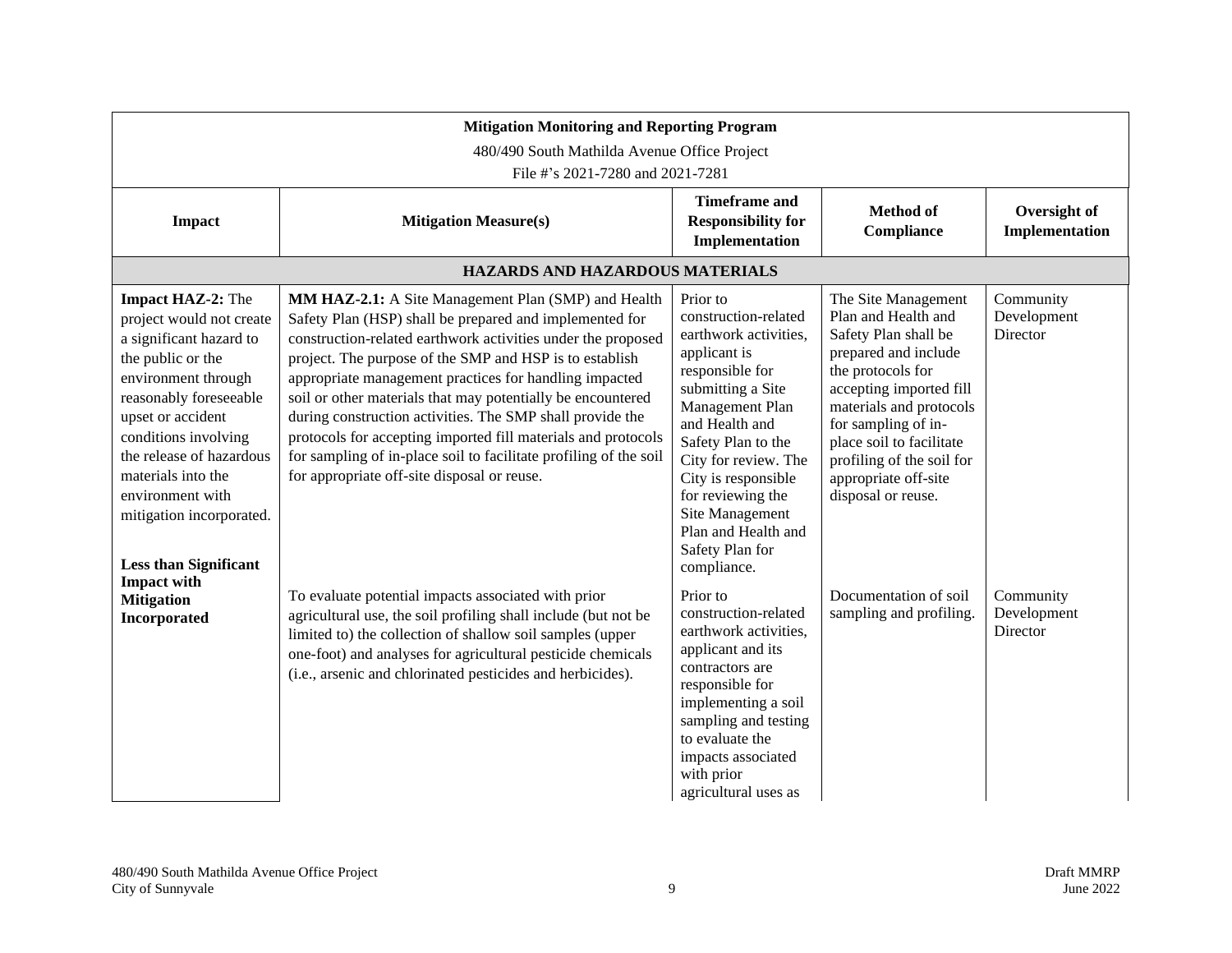|               | <b>Mitigation Monitoring and Reporting Program</b>                                                                                                                                                                                                                                                                                                                                                                                                                                                                                                                                                                                                    |                                                                                                                                                                                                                                                                                                                                                                                                                                                                                                                                                                                                         |                                                                                                                                                |                                      |  |
|---------------|-------------------------------------------------------------------------------------------------------------------------------------------------------------------------------------------------------------------------------------------------------------------------------------------------------------------------------------------------------------------------------------------------------------------------------------------------------------------------------------------------------------------------------------------------------------------------------------------------------------------------------------------------------|---------------------------------------------------------------------------------------------------------------------------------------------------------------------------------------------------------------------------------------------------------------------------------------------------------------------------------------------------------------------------------------------------------------------------------------------------------------------------------------------------------------------------------------------------------------------------------------------------------|------------------------------------------------------------------------------------------------------------------------------------------------|--------------------------------------|--|
|               | 480/490 South Mathilda Avenue Office Project<br>File #'s 2021-7280 and 2021-7281                                                                                                                                                                                                                                                                                                                                                                                                                                                                                                                                                                      |                                                                                                                                                                                                                                                                                                                                                                                                                                                                                                                                                                                                         |                                                                                                                                                |                                      |  |
| <b>Impact</b> | <b>Mitigation Measure(s)</b>                                                                                                                                                                                                                                                                                                                                                                                                                                                                                                                                                                                                                          | <b>Timeframe and</b><br><b>Responsibility for</b><br>Implementation                                                                                                                                                                                                                                                                                                                                                                                                                                                                                                                                     | <b>Method</b> of<br>Compliance                                                                                                                 | Oversight of<br>Implementation       |  |
|               | If there are no contaminants identified that exceed<br>applicable screening levels published by the RWQCB,<br>DTSC and/or EPA, the SMP does not need to be submitted<br>to an oversight agency and only submitted to the City prior<br>to construction earthwork activities. If contaminants are<br>identified at concentrations exceeding applicable screening<br>levels, the SMP and planned remedial measures shall be<br>reviewed and approved by an appropriate regulatory agency<br>(i.e., RWQCB, DTSC or DEH), and the HSP and approved<br>SMP shall be submitted to the City prior to the issuance of a<br>permit for grading and excavation. | identified in the<br>mitigation measure.<br>If no contaminants<br>identified exceed<br>applicable screening<br>levels published by<br>the RWQCB, DTSC<br>and/or EPA, the<br>SMP shall be<br>submitted to the City<br>prior to construction<br>earthwork activities.<br>If contaminants are<br>identified at<br>concentrations<br>exceeding applicable<br>screening levels, the<br>SMP and planned<br>remedial measures<br>shall be reviewed<br>and approved by an<br>appropriate<br>regulatory agency<br>(i.e., RWQCB,<br>DTSC or DEH), and<br>the HSP and<br>approved SMP shall<br>be submitted to the | Documentation of soil<br>sampling and profiling<br>and required<br>remediation measures<br>approved by the City<br>and/or oversight<br>agency. | Community<br>Development<br>Director |  |
|               |                                                                                                                                                                                                                                                                                                                                                                                                                                                                                                                                                                                                                                                       | City prior to the<br>issuance of a permit                                                                                                                                                                                                                                                                                                                                                                                                                                                                                                                                                               |                                                                                                                                                |                                      |  |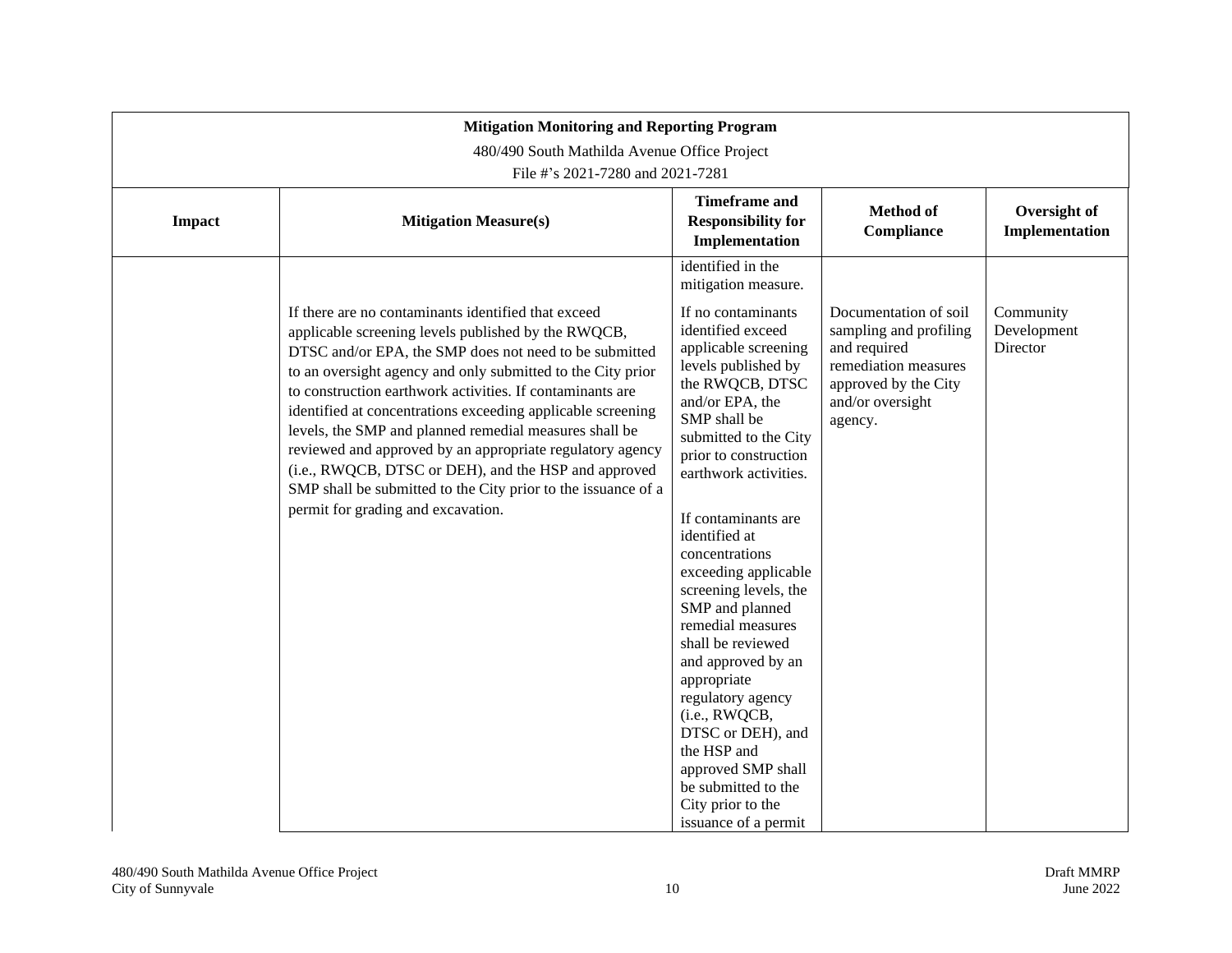|        | <b>Mitigation Monitoring and Reporting Program</b><br>480/490 South Mathilda Avenue Office Project                                                                                                                                                                                                                                                                                                                                                                                                                                                                                                                                                                                                                                                                                                                                                                                       |                                                                                                                                                                                                       |                                                                                                                               |                                      |  |
|--------|------------------------------------------------------------------------------------------------------------------------------------------------------------------------------------------------------------------------------------------------------------------------------------------------------------------------------------------------------------------------------------------------------------------------------------------------------------------------------------------------------------------------------------------------------------------------------------------------------------------------------------------------------------------------------------------------------------------------------------------------------------------------------------------------------------------------------------------------------------------------------------------|-------------------------------------------------------------------------------------------------------------------------------------------------------------------------------------------------------|-------------------------------------------------------------------------------------------------------------------------------|--------------------------------------|--|
|        | File #'s 2021-7280 and 2021-7281                                                                                                                                                                                                                                                                                                                                                                                                                                                                                                                                                                                                                                                                                                                                                                                                                                                         |                                                                                                                                                                                                       |                                                                                                                               |                                      |  |
| Impact | <b>Mitigation Measure(s)</b>                                                                                                                                                                                                                                                                                                                                                                                                                                                                                                                                                                                                                                                                                                                                                                                                                                                             | <b>Timeframe and</b><br><b>Responsibility for</b><br>Implementation                                                                                                                                   | <b>Method</b> of<br>Compliance                                                                                                | Oversight of<br>Implementation       |  |
|        |                                                                                                                                                                                                                                                                                                                                                                                                                                                                                                                                                                                                                                                                                                                                                                                                                                                                                          | for grading and<br>excavation.                                                                                                                                                                        |                                                                                                                               |                                      |  |
|        | MM HAZ-2.2: All hydraulic fluids within the elevator<br>equipment shall be removed and properly disposed of prior<br>to demolition.<br>During removal of the equipment with hydraulic fluids,<br>contractors shall observe for staining and spilled oil. If<br>stains and/or spills are observed, an Environmental<br>Professional shall be retained to collect soil samples for<br>laboratory analysis in accordance with commonly accepted<br>environmental protocols. If contaminants are identified at<br>concentrations exceeding applicable screening levels<br>published by the RWQCB, DTSC and/or EPA, appropriate<br>mitigation measures shall be incorporated into the<br>demolition permit. Approval by an appropriate regulatory<br>agency (i.e., RWQCB, DTSC or DEH) shall be obtained<br>prior to conducting earthwork activities in the vicinity of<br>the impacted soil. | Prior to demolition<br>activities, all<br>hydraulic fluids<br>within the elevator<br>equipment shall be<br>removed and<br>properly disposed of<br>as described in<br>mitigation measure<br>MM CR-2.1. | All mitigation<br>measures shall be<br>printed on all<br>construction<br>documents, contracts,<br>and project plans.          | Community<br>Development<br>Director |  |
|        | MM HAZ-2.3: Prior to the issuance of a demolition permit,<br>an asbestos survey shall be completed for existing buildings<br>on-site prior to demolition in accordance with the National<br>Emissions Standards for Hazardous Air Pollutants<br>(NESHAP) guidelines. NESHAP guidelines require the<br>removal of potentially friable ACMs prior to building<br>demolition or renovation that may disturb the ACM.                                                                                                                                                                                                                                                                                                                                                                                                                                                                        | Prior to issuance of<br>demolition permit,<br>applicant is<br>responsible for<br>having asbestos<br>surveys completed<br>pursuant to<br>mitigation measure<br><b>MM HAZ-2.3.</b>                      | All mitigation<br>measures required shall<br>be printed on all<br>construction<br>documents, contracts,<br>and project plans. | Community<br>Development<br>Director |  |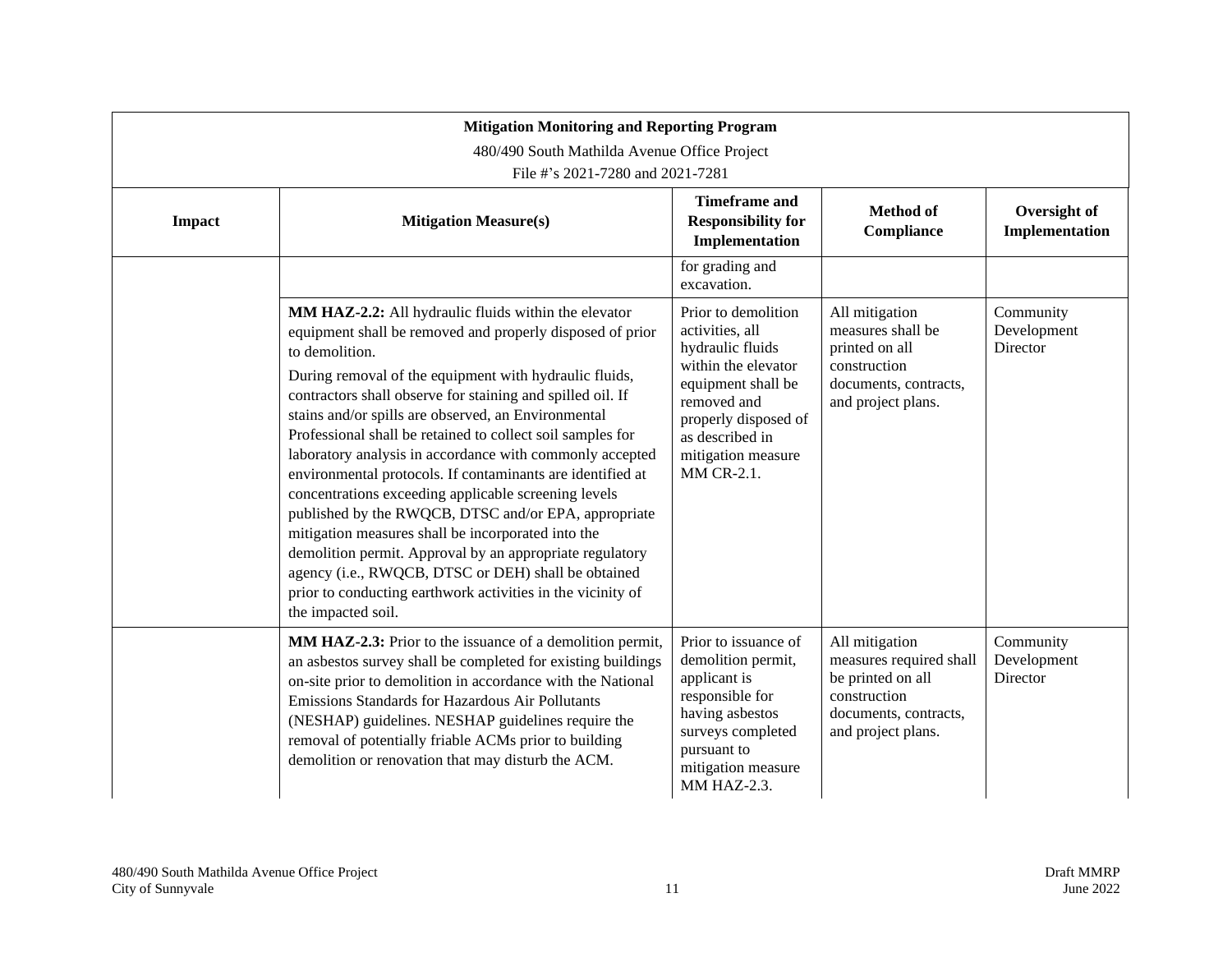|                                                                                                                                                                                                                                                                                                                                                                         | <b>Mitigation Monitoring and Reporting Program</b><br>480/490 South Mathilda Avenue Office Project<br>File #'s 2021-7280 and 2021-7281                                                                                                                                                                                                                                                                                                                                                                                                                                                                                                                                                                                                                                                                                                                           |                                                                                                                                                                                                                                                                                                                                               |                                                                                                                               |                                      |
|-------------------------------------------------------------------------------------------------------------------------------------------------------------------------------------------------------------------------------------------------------------------------------------------------------------------------------------------------------------------------|------------------------------------------------------------------------------------------------------------------------------------------------------------------------------------------------------------------------------------------------------------------------------------------------------------------------------------------------------------------------------------------------------------------------------------------------------------------------------------------------------------------------------------------------------------------------------------------------------------------------------------------------------------------------------------------------------------------------------------------------------------------------------------------------------------------------------------------------------------------|-----------------------------------------------------------------------------------------------------------------------------------------------------------------------------------------------------------------------------------------------------------------------------------------------------------------------------------------------|-------------------------------------------------------------------------------------------------------------------------------|--------------------------------------|
| <b>Impact</b>                                                                                                                                                                                                                                                                                                                                                           | <b>Mitigation Measure(s)</b>                                                                                                                                                                                                                                                                                                                                                                                                                                                                                                                                                                                                                                                                                                                                                                                                                                     | <b>Timeframe</b> and<br><b>Responsibility for</b><br>Implementation                                                                                                                                                                                                                                                                           | Method of<br>Compliance                                                                                                       | Oversight of<br>Implementation       |
|                                                                                                                                                                                                                                                                                                                                                                         | MM HAZ-2.4: Prior to the issuance of a demolition permit,<br>a lead-based paint survey shall be completed for the<br>existing buildings on-site in accordance with the Cal/OSHA<br>guidelines. If lead-based paint is bonded to the building<br>materials, the removal of lead-based paint is not required. If<br>the lead-based paint is flaking, peeling, or blistering, it shall<br>be removed prior to demolition. In either case, applicable<br>OSHA regulations shall be followed; these include<br>requirements for worker training and air monitoring and<br>dust control. Any debris containing lead shall be disposed<br>appropriately.                                                                                                                                                                                                                | Prior to issuance of<br>demolition permit,<br>applicant is<br>responsible for<br>having lead-based<br>paint surveys<br>completed pursuant<br>to mitigation<br>measure MM HAZ-<br>2.4.                                                                                                                                                         | All mitigation<br>measures required shall<br>be printed on all<br>construction<br>documents, contracts,<br>and project plans. | Community<br>Development<br>Director |
|                                                                                                                                                                                                                                                                                                                                                                         | <b>NOISE AND VIBRATION</b>                                                                                                                                                                                                                                                                                                                                                                                                                                                                                                                                                                                                                                                                                                                                                                                                                                       |                                                                                                                                                                                                                                                                                                                                               |                                                                                                                               |                                      |
| <b>Impact NOI-1:</b> The<br>project would not result<br>in generation of a<br>substantial temporary<br>or permanent increase<br>in ambient noise levels<br>in the vicinity of the<br>project in excess of<br>standards established in<br>the local general plan or<br>noise ordinance, or<br>applicable standards of<br>other agencies with<br>mitigation incorporated. | MM NOI-1.1: Consistent with mitigation measure MM<br>3.6.3 of the 2017 LUTE EIR, the project shall employ site-<br>specific noise attenuation measures during construction to<br>reduce the generation of construction noise and vibration.<br>These measures shall be included in a Noise Control Plan<br>that shall be submitted for review and approval by the City<br>prior to issuance of demolition permit. Measures specified<br>in the Noise Control Plan and implemented during<br>construction shall include, at a minimum, the following<br>noise control strategies:<br>Equipment and trucks used for construction shall<br>$\bullet$<br>use the best available noise control techniques<br>(e.g., improved mufflers, equipment redesign, use<br>of intake silencers, ducts, engine enclosures, and<br>acoustically attenuating shields or shrouds). | Prior to issuance of<br>the demolition<br>permit, the applicant<br>is responsible for<br>preparing a noise<br>control plan pursuant<br>to mitigation<br>measure MM NOI-<br>1.1 and submitting<br>the plans to the City<br>for review and<br>approval.<br>During construction,<br>applicant and its<br>contractors shall be<br>responsible for | All mitigation<br>measures shall be<br>printed on all<br>construction<br>documents, contracts,<br>and project plans.          | Community<br>Development<br>Director |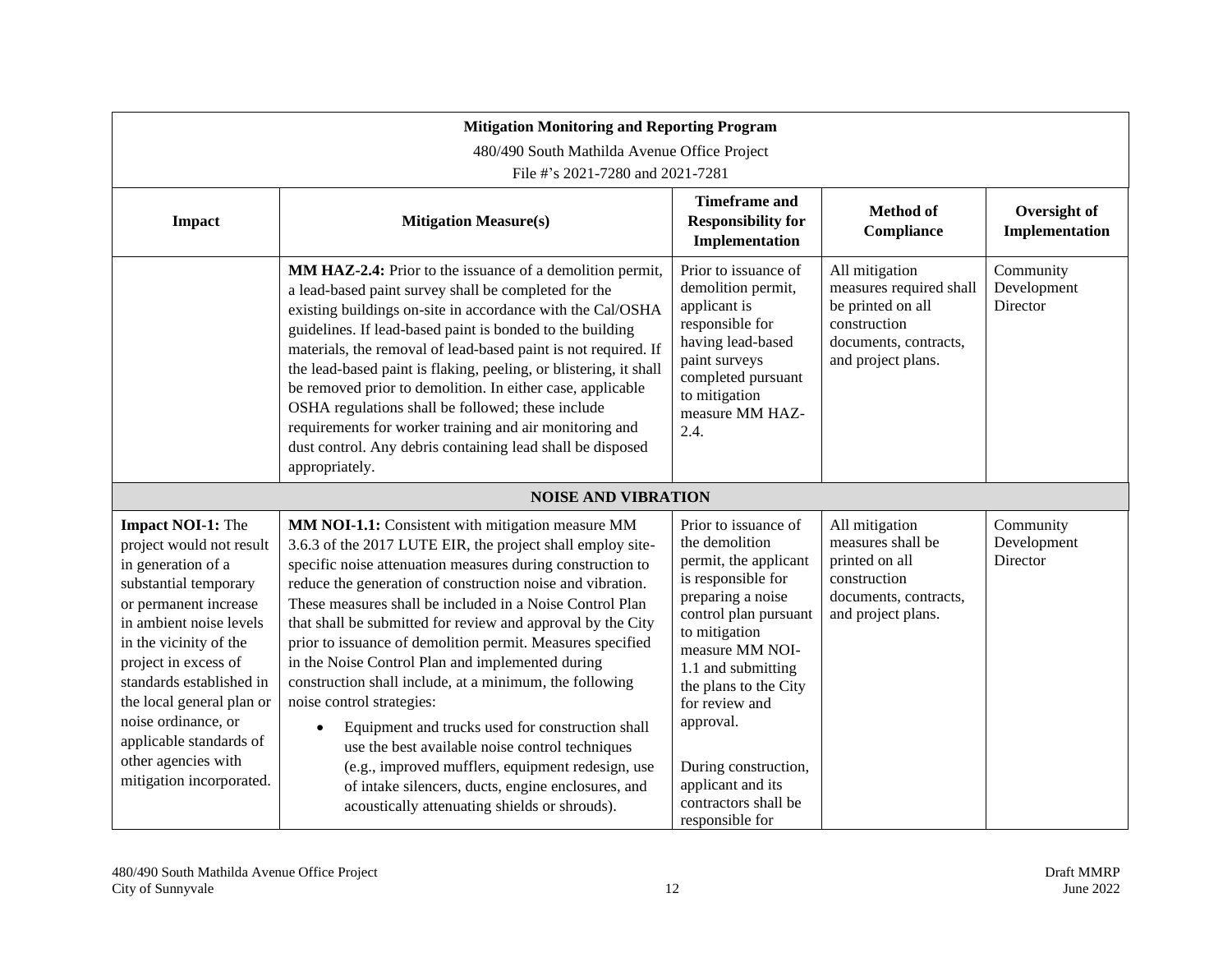| <b>Mitigation Monitoring and Reporting Program</b><br>480/490 South Mathilda Avenue Office Project<br>File #'s 2021-7280 and 2021-7281 |                                                                                                                                                                                                                                                                                                                                                                                                                                                                                                                                                                                                                                                                                                                                                                                                                                                                                                                                                                                                                                                                                                                                                                                                                                                                                                                                                                                                                                                   |                                                                     |                                |                                |
|----------------------------------------------------------------------------------------------------------------------------------------|---------------------------------------------------------------------------------------------------------------------------------------------------------------------------------------------------------------------------------------------------------------------------------------------------------------------------------------------------------------------------------------------------------------------------------------------------------------------------------------------------------------------------------------------------------------------------------------------------------------------------------------------------------------------------------------------------------------------------------------------------------------------------------------------------------------------------------------------------------------------------------------------------------------------------------------------------------------------------------------------------------------------------------------------------------------------------------------------------------------------------------------------------------------------------------------------------------------------------------------------------------------------------------------------------------------------------------------------------------------------------------------------------------------------------------------------------|---------------------------------------------------------------------|--------------------------------|--------------------------------|
| <b>Impact</b>                                                                                                                          | <b>Mitigation Measure(s)</b>                                                                                                                                                                                                                                                                                                                                                                                                                                                                                                                                                                                                                                                                                                                                                                                                                                                                                                                                                                                                                                                                                                                                                                                                                                                                                                                                                                                                                      | <b>Timeframe and</b><br><b>Responsibility for</b><br>Implementation | <b>Method of</b><br>Compliance | Oversight of<br>Implementation |
| <b>Less than Significant</b><br><b>Impact with</b><br><b>Mitigation</b><br>Incorporated                                                | Impact tools (e.g., jackhammers, pavement<br>$\bullet$<br>breakers, and rock drills) used for construction<br>shall be hydraulically or electrically powered<br>wherever possible to avoid noise associated with<br>compressed air exhaust from pneumatically<br>powered tools.<br>Stationary noise sources shall be located as far<br>$\bullet$<br>from adjacent receptors as possible, and they shall<br>be muffled and enclosed within temporary sheds,<br>incorporate insulation barriers, or include other<br>measures.<br>Unnecessary idling of internal combustion engines<br>should be strictly prohibited.<br>Construction staging areas shall be established at<br>$\bullet$<br>locations that will create the greatest distance<br>between the construction-related noise sources and<br>noise-sensitive receptors nearest the project site<br>during all project construction. Locate material<br>stockpiles, as well as maintenance/equipment<br>staging and parking areas, as far as feasible as<br>determined by the City, from residential receptors.<br>Control noise from construction workers' radios to<br>a point where they are not audible at existing<br>residences bordering the project site.<br>Where feasible, temporary power service from<br>$\bullet$<br>local utility companies shall be used instead of<br>portable generators.<br>Locate cranes as far from adjoining noise-sensitive<br>receptors as possible. | implementing the<br>measures in the<br>noise control plan.          |                                |                                |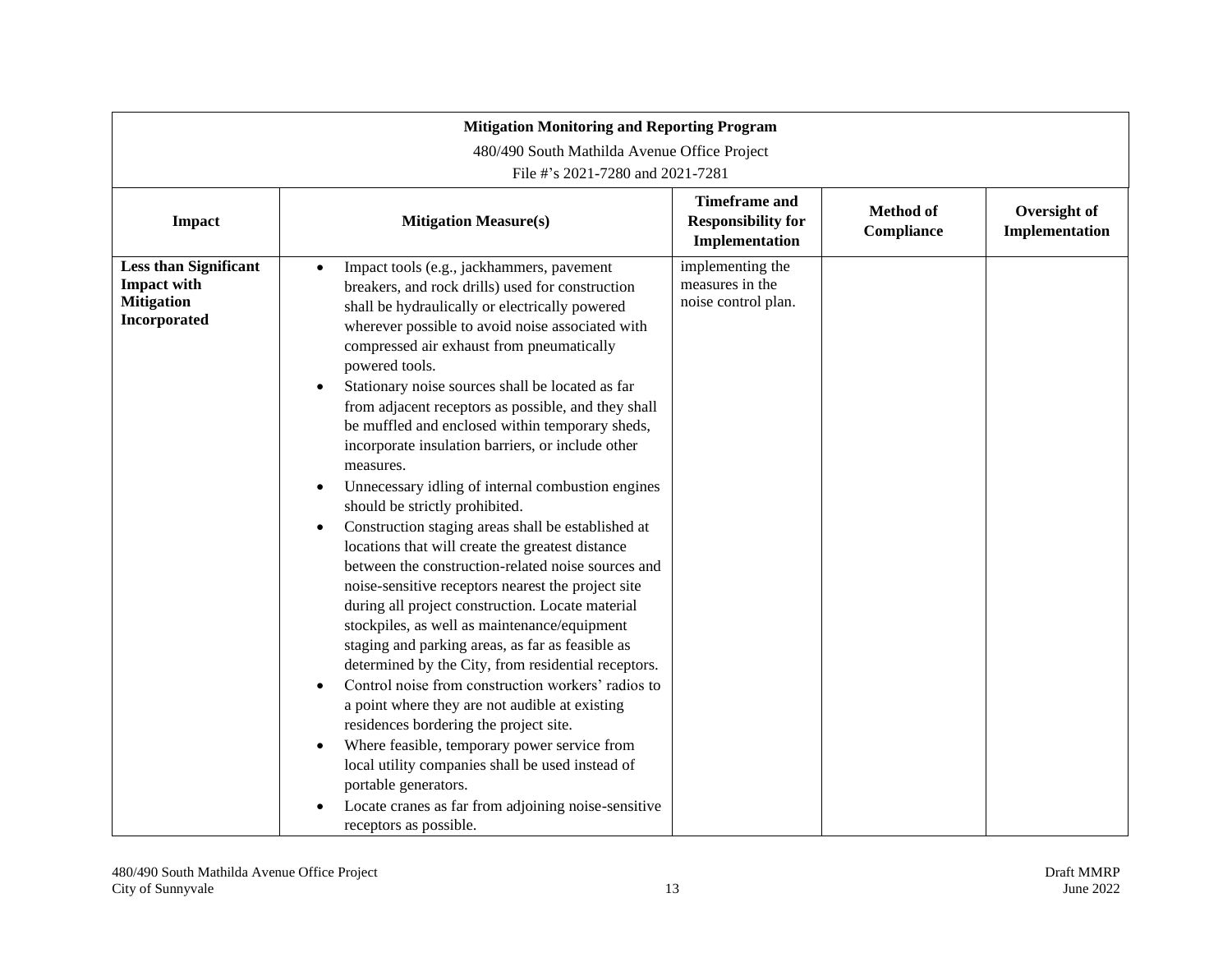| <b>Mitigation Monitoring and Reporting Program</b><br>480/490 South Mathilda Avenue Office Project<br>File #'s 2021-7280 and 2021-7281                                                                                                                                  |                                                                                                                                                                                                                                                                                                                                                                                                                                                                                                                                                                                                                                                                                                                                                                                                                                                                                                                                                                                                                                                                                   |                                                                                                                                                                                                                                                                                                                                                                                                                    |                                                                                                                      |                                      |  |  |  |
|-------------------------------------------------------------------------------------------------------------------------------------------------------------------------------------------------------------------------------------------------------------------------|-----------------------------------------------------------------------------------------------------------------------------------------------------------------------------------------------------------------------------------------------------------------------------------------------------------------------------------------------------------------------------------------------------------------------------------------------------------------------------------------------------------------------------------------------------------------------------------------------------------------------------------------------------------------------------------------------------------------------------------------------------------------------------------------------------------------------------------------------------------------------------------------------------------------------------------------------------------------------------------------------------------------------------------------------------------------------------------|--------------------------------------------------------------------------------------------------------------------------------------------------------------------------------------------------------------------------------------------------------------------------------------------------------------------------------------------------------------------------------------------------------------------|----------------------------------------------------------------------------------------------------------------------|--------------------------------------|--|--|--|
| <b>Impact</b>                                                                                                                                                                                                                                                           | <b>Mitigation Measure(s)</b>                                                                                                                                                                                                                                                                                                                                                                                                                                                                                                                                                                                                                                                                                                                                                                                                                                                                                                                                                                                                                                                      | <b>Timeframe and</b><br><b>Responsibility for</b><br>Implementation                                                                                                                                                                                                                                                                                                                                                | <b>Method</b> of<br>Compliance                                                                                       | Oversight of<br>Implementation       |  |  |  |
|                                                                                                                                                                                                                                                                         | During final grading, substitute graders for<br>$\bullet$<br>bulldozers where feasible as determined by the<br>City. Wheeled heavy equipment are quieter than<br>track equipment and should be used where<br>feasible, as determined by the City.<br>MM NOI-2.1: The following additional vibration controls                                                                                                                                                                                                                                                                                                                                                                                                                                                                                                                                                                                                                                                                                                                                                                      |                                                                                                                                                                                                                                                                                                                                                                                                                    |                                                                                                                      |                                      |  |  |  |
| Impact NOI-2.1: The<br>project would not result<br>in generation of<br>excessive groundborne<br>vibration or<br>groundborne noise<br>levels with mitigation<br>incorporated.<br><b>Less than Significant</b><br><b>Impact with</b><br><b>Mitigation</b><br>Incorporated | shall be implemented as part of the Noise Control Plan<br>required by the 2017 LUTE EIR mitigation measure MM<br>3.6.3:<br>Comply with the construction noise ordinance to<br>$\bullet$<br>limit hours of exposure. The City's Municipal<br>Code allows construction activities between the<br>hours 7:00 AM and 6:00 PM on weekdays and<br>between 8:00 AM and 5:00 PM on Saturdays.<br>Construction activity is not permitted on Sundays<br>or federal holidays when the City offices are<br>closed.<br>Prohibit the use of heavy vibration-generating<br>$\bullet$<br>construction equipment within 25 feet of<br>residences. Use a smaller vibratory roller, such as<br>the Caterpillar model CP433E vibratory<br>compactor, when compacting materials within 25<br>feet of residences adjoining the site.<br>Avoid dropping heavy equipment within 25 feet of<br>$\bullet$<br>residences. Use alternative methods for breaking<br>up existing pavement, such as a pavement grinder,<br>instead of dropping heavy objects within 25 feet of<br>residences adjoining the site. | Prior to the issuance<br>of the demolition<br>permit, the applicant<br>is responsible for<br>preparing a noise<br>control plan pursuant<br>to mitigation<br>measure MM NOI-<br>2.1 and submitting<br>the plans to the City<br>for review and<br>approval.<br>During construction,<br>applicants and their<br>contractors shall be<br>responsible for<br>implementing the<br>measures in the<br>noise control plan. | All mitigation<br>measures shall be<br>printed on all<br>construction<br>documents, contracts,<br>and project plans. | Community<br>Development<br>Director |  |  |  |